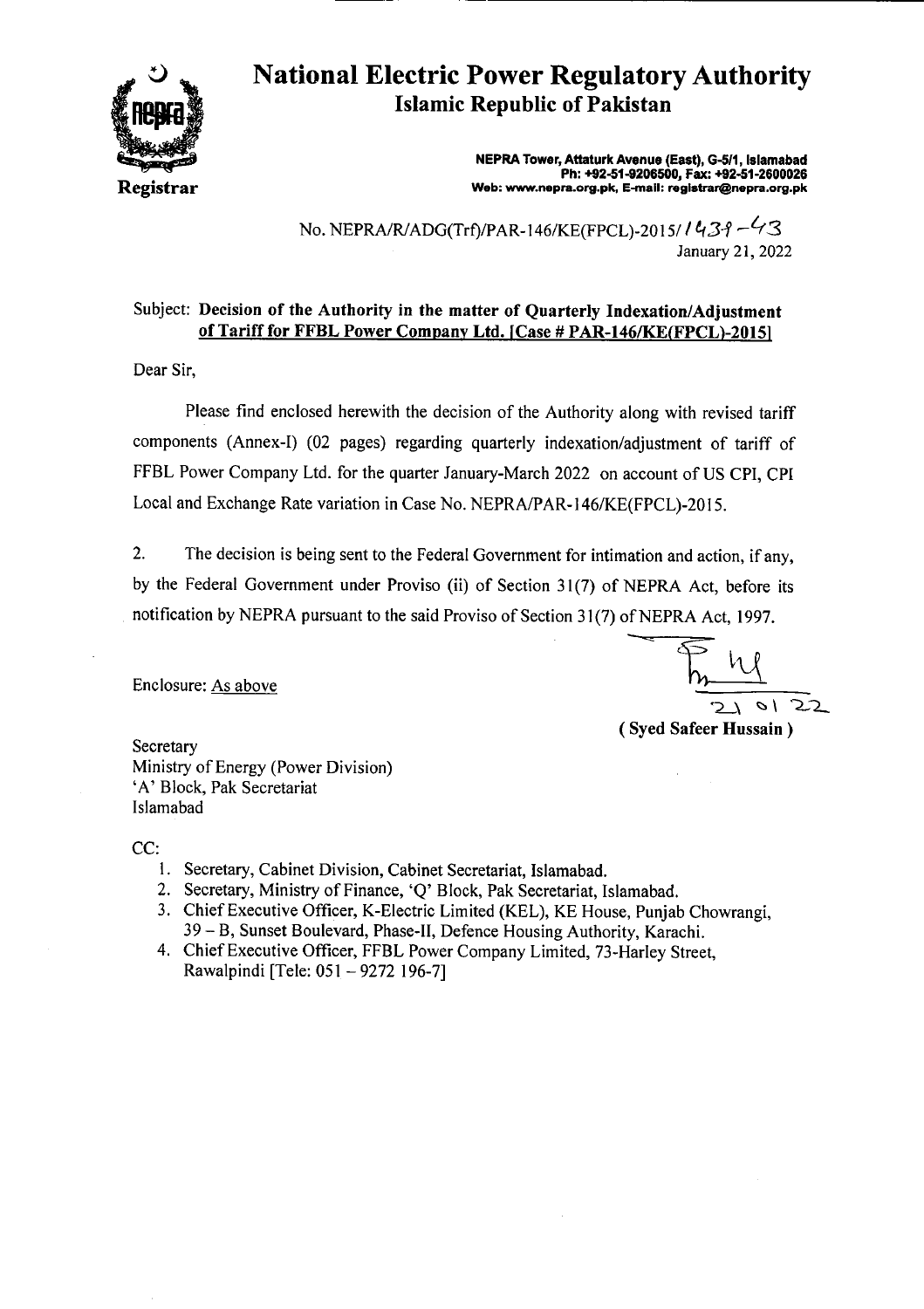

## **DECISION OF THE AUTHORITY IN THE MATTER OF OUARTERLY INDEXATION/ ADJUSTMENT OF TARIFF FOR FFBL POWER COMPANY LIMITED**

Pursuant to the Decision of the Authority dated May 15, 2017 notified vide S.R.O 1106(1)/2017 dated October 26, 2017 in the matter of Motion for Leave for Review, the tariff of FFBL Power Company Limited (FPCL) in respect of Jan-Mar 2022 quarter has been revised on account of US CPI, CPI Local and Exchange Rate variation in accordance with the requisite indexation/adjustment mechanism stipulated in the decision of the Authority. The revised tariff indicated hereunder shall be immediately applicable on units delivered basis for relevant quarter:

| <b>Tariff Components</b> | Reference<br><b>Tariff</b><br>Rs./kWh | <b>Revised</b><br>Jan-Mar 2022<br><b>Quarter</b><br>Rs./kWh |
|--------------------------|---------------------------------------|-------------------------------------------------------------|
| Fixed O&M - Foreign      | 0.2225                                | 0.4551                                                      |
| Fixed O&M - Local        | 0.2514                                | 0.3405                                                      |
| <b>Total</b>             | 0.4739                                | 0.7956                                                      |
| Variable O&M - Foreign   | 0.0811                                | 0.1659                                                      |
| Variable O&M - Local     | 0.0121                                | 0.0164                                                      |
| Total                    | 0.0932                                | 0.1823                                                      |

The indexation allowed to FPCL is purely on provisional basis till the finalization of its COD tariff by the Authority and shall be subject to adjustment, if necessary, in the light of final decision of the Authority.

The above referred revised tariff components attached as Annex-I are to be notified in the official gazette, in accordance with the provision of Section 31(7) of the Regulation of Generation, Transmission and Distribution of Electric Power Act, 1997.

**AUTHORITY**  $\int_{1}^1 \sqrt{1} \sqrt{y^2}$ 

Rehmatullah <sup>B</sup>aloch

Member

*I1off* 

Engr. Maqsood Anwar Khan Member

Engr. Rafique Ahmed Me